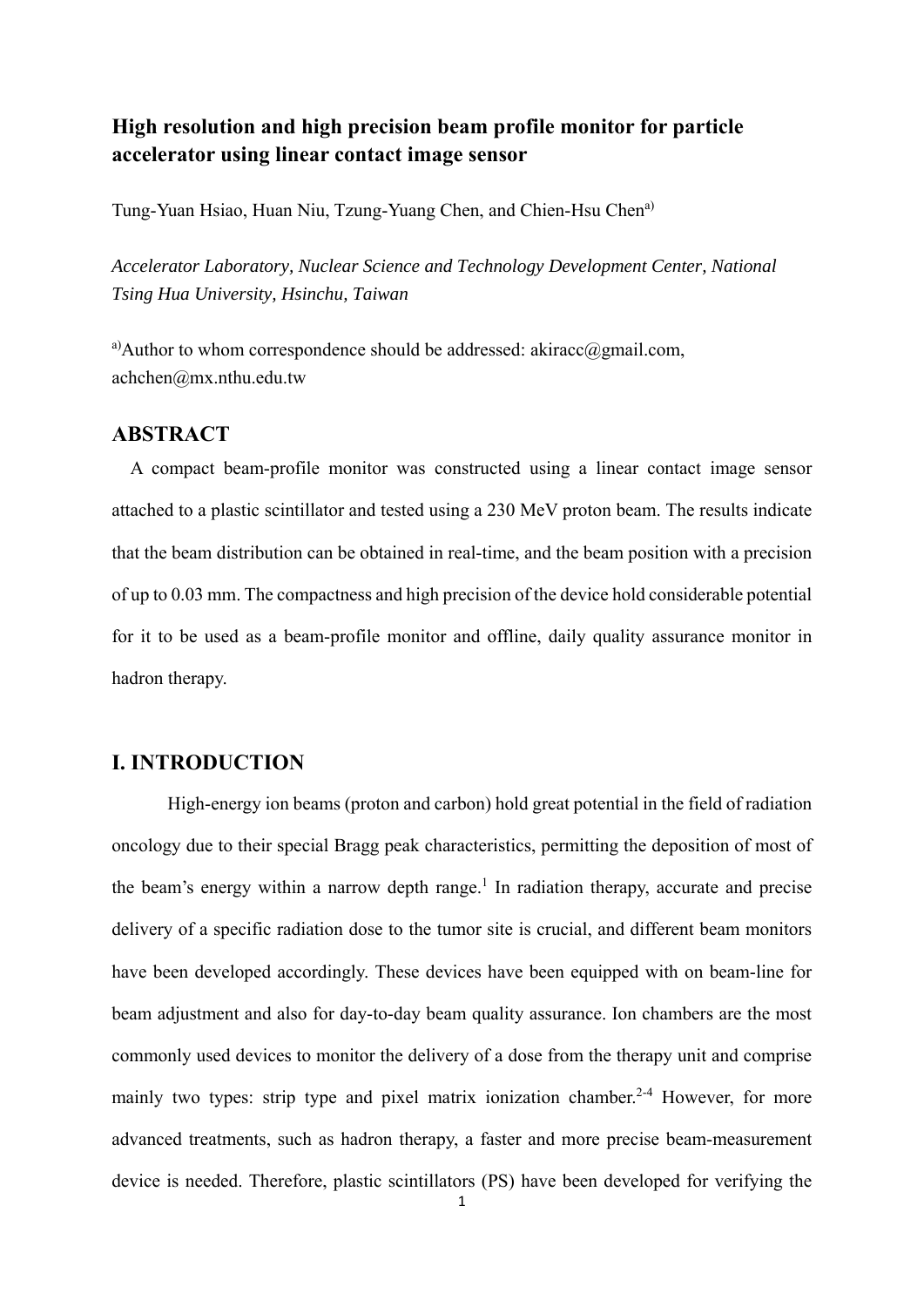proton range, to act as a quality assurance tool in clinical usage.<sup>5</sup>

The fast response of a plastic scintillator is essential for its usefulness as a suitable sensor for monitoring beam direction and position during the scan of an object. Moreover, the light yield of a plastic scintillator is dose-dependent, potentially allowing it to be used as a dose monitor. However, until now, the plastic scintillator system has required a relatively large space for its installation because it was observed by a long focal lenses camera, and the long focal lenses may cause image distortion. It is necessary to position the camera off the beam axis to prevent damage to it caused by high-energy particle bombardment.<sup>5</sup> These requirements have limited the practical application of plastic scintillators. The use of scintillator fibers can obviate the installation-space challenge, but it unavoidably presents a complex and expensive frontend readout system problem.<sup>6</sup>

The Linear Contact Image Sensor (CIS) module is the core device of a commercially available scanner.<sup>7, 8</sup> It consists of an array of microlenses to focus light onto the corresponding photodiode detector array, which converts the light to an electronic signal. The slim shape and ultrashort focus length of the CIS make it suitable for attachment to a plastic scintillator. The proton and radiation therapy center of Chang Gung Memorial Hospital is the first proton center in Taiwan, which has a cyclotron and four treatment rooms with a rotating gantry for proton therapy. Recently, an experimental room was set up for high-energy proton irradiation for physics and biology research, as shown in Figure 1. As a site for various types of experiment, a flexible, fast-response, and simply constructed beam monitoring system is required. We present the first-time use of a plastic scintillator attached to a slim CIS (PS+CIS) to monitor the position and profile of a high-energy proton beam.

# **II. METHODS AND EXPERIMENT**

 A high-energy proton beam was produced using a cyclotron (P235, SHI, Japan). The beam was passed through a transporting line, becoming incident to the experimental room,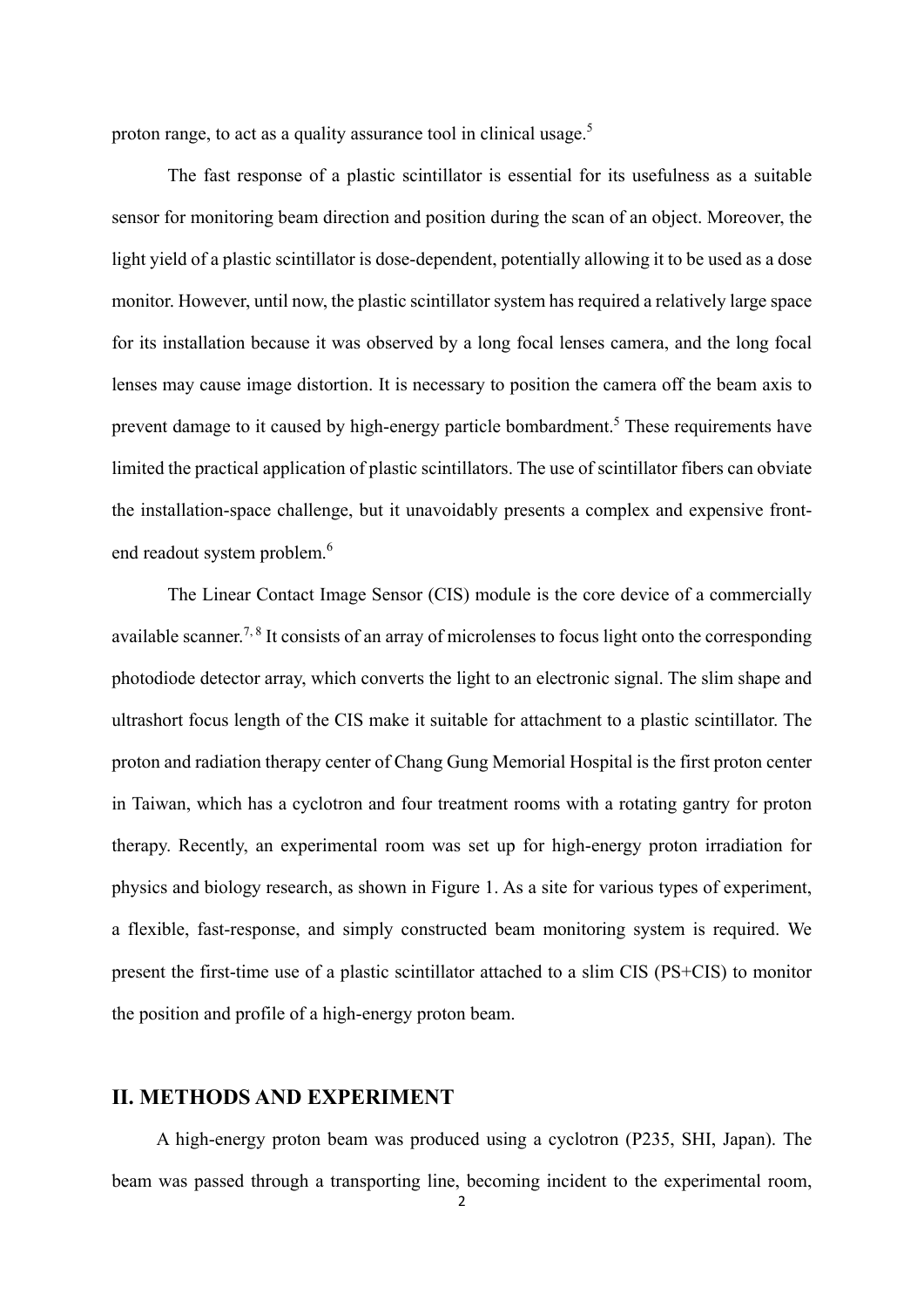passing through an exit window and then to the air, to where the test PS+CIS was placed on a bench. The inset of Figure 1 is a schematic diagram of the PS+CIS test system. Figure 2 shows the picture of the test configuration of the BPM in the CGMH experimental room. The PS was covered by a black sheet in case of the influence of indoor lighting. A 60-mm-thick copper block with a 10-mm-diameter hole was placed in front of the PS+CIS test system to function as a beam-shape collimator, and used to decrease the beam jitter. The PS is BC-408. The dimensions of the PS were  $100 \times 100 \times 3$  mm<sup>3</sup>, and the density 1.03 g/cm<sup>3</sup>, which is similar to the density of tissue. The CIS used in this test was around 187 mm long with a resolution of 100 dpi (254 µm) at a scan speed < 20 µS/line, and was attached to the top-edge side of the PS. The plastic scintillator converted proton deposition energy into light, which was collected by the CIS and converted to electric signals, which were then fed to the front-end readout electronics. The readout electronics comprised a Cortex-M3 RISC processor with 10-bit ADC (analog to digital converter), which sent data to a PC by a Raspberry Pi Model 3 B (signal board computer), equipped with a 1.2-GHz 64-bit quad-core ARM Cortex-A53 and 1 G-Byte of LPDDR2 RAM. A EBT3 film,<sup>9</sup> was appended to the backside of the test PS+CIS, which recorded the beam information for comparison purposes.

## **III. RESULTS AND DISCUSSION**

 Before the experiment, the background level of PS+CIS was determined in a dark box. Figure 3 shows the background spectrum of the test PS+CIS, which primarily originated from the CIS dark current; the background level was 80 units. Thus, the threshold level of PS+CIS was set at 80 and the acquired data shifted to 80 units. Moreover, the ADC readout limitation has been customized as 944 due to the maximum number of 10 bits ADC being 1024.

Figure 4(a) shows the measurement results for a proton-beam energy of 230 MeV and current of 1 nA, passing through the test PS+CIS for 21 s.

The response time of the PS and CIS are very short, and the measurement time is mainly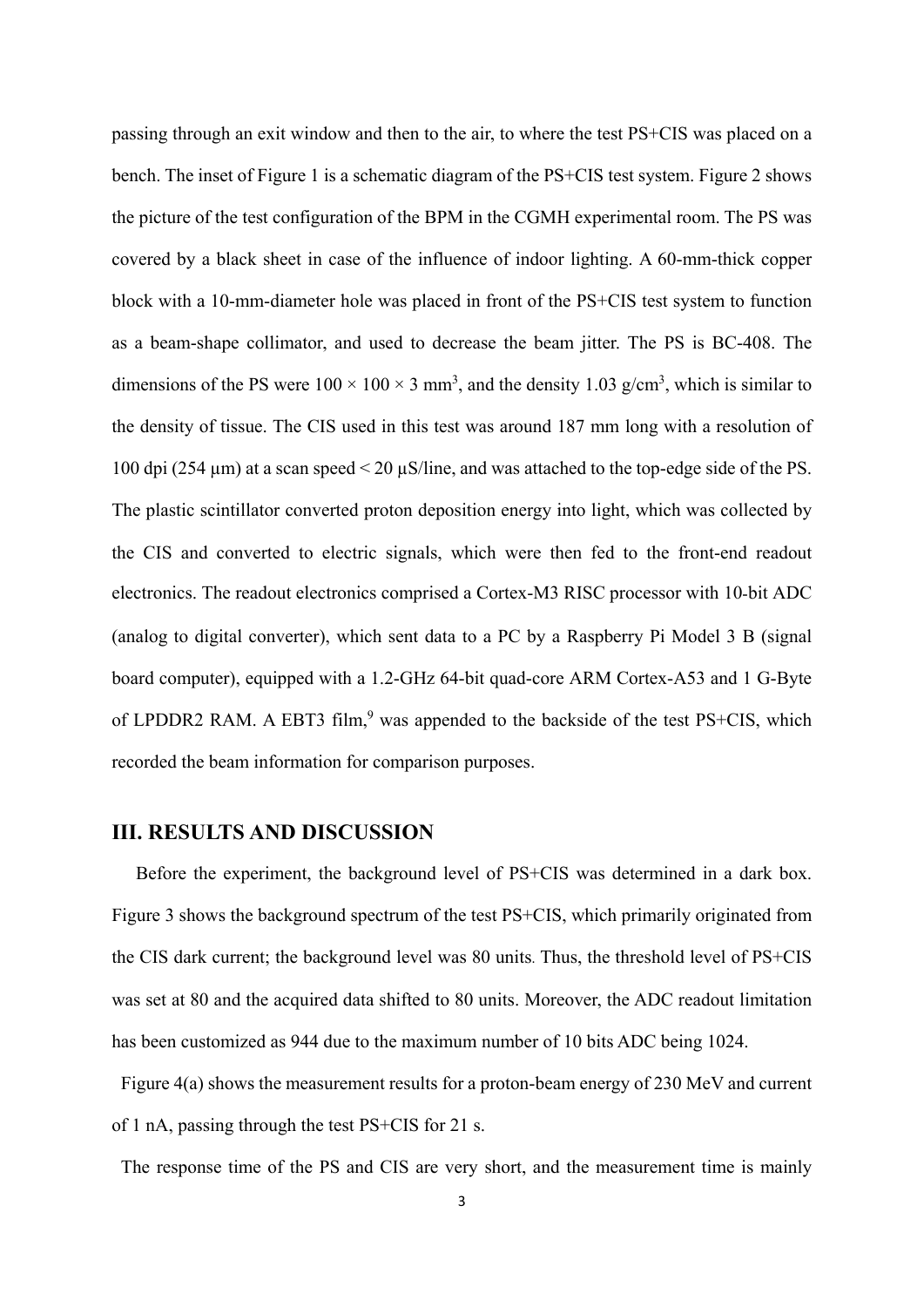limited by the followed analog-to-digital conversion time, the data transfer, and the data processing. For the sake of clarity, we designed the system so that one measurement took about 1 s; each measurement contained 726 data points and the total number of measurements was about 21. For human eye view, they were real-time, curve-fitted by a Gaussian equation, where the mean and standard deviation for the beam position and size were shown.

 The statistical information of the fitted curves is shown in Figure 4(b), information obtained while the taking of a measurement was stopped or paused. Table 1 shows the fitting results and their FWHMs of the 21 measurements. The mean of peak position is 41.99 mm, and its standard deviation is  $30 \mu m$ . These results indicate that the precision of the measured beam position is 30  $\mu$ m. Figure 4(c) shows the scanned result of the irradiated EBT3 film, the comparison of which with the PS+CIS results, in the same projection direction, is shown in Figure 4(d). The coherent distributions between them indicate that the PS+CIS is a suitable beam profile monitor. Figure 5 shows the results of the PS+CIS at different beam intensities, without the beam-shape collimator.

 Note that the light yield of the plastic scintillator is associated with the energy deposited on it by the radiation. The signal height increases with beam intensity up to a signal unit of 800, which could be caused by the saturation level of the photodiode. The signal shape broadens at high beam current, perhaps due to some stray light passing through the edges of the focus lens. The integration of the signal intensity of each measurement vs the correspondent beam current is shown in Figure 6. The linearity is more pronounced in the low-intensity region than in the high-intensity region, indicating that the dynamic range for 230 MeV protons in this system is around 0.5 nA to 2 nA.

### **IV. CONCLUSION**

 In conclusion, we have presented a novel, high-resolution, and high-precision beamprofile monitor for particle accelerators, tested with a 230 MeV proton beam. The resolution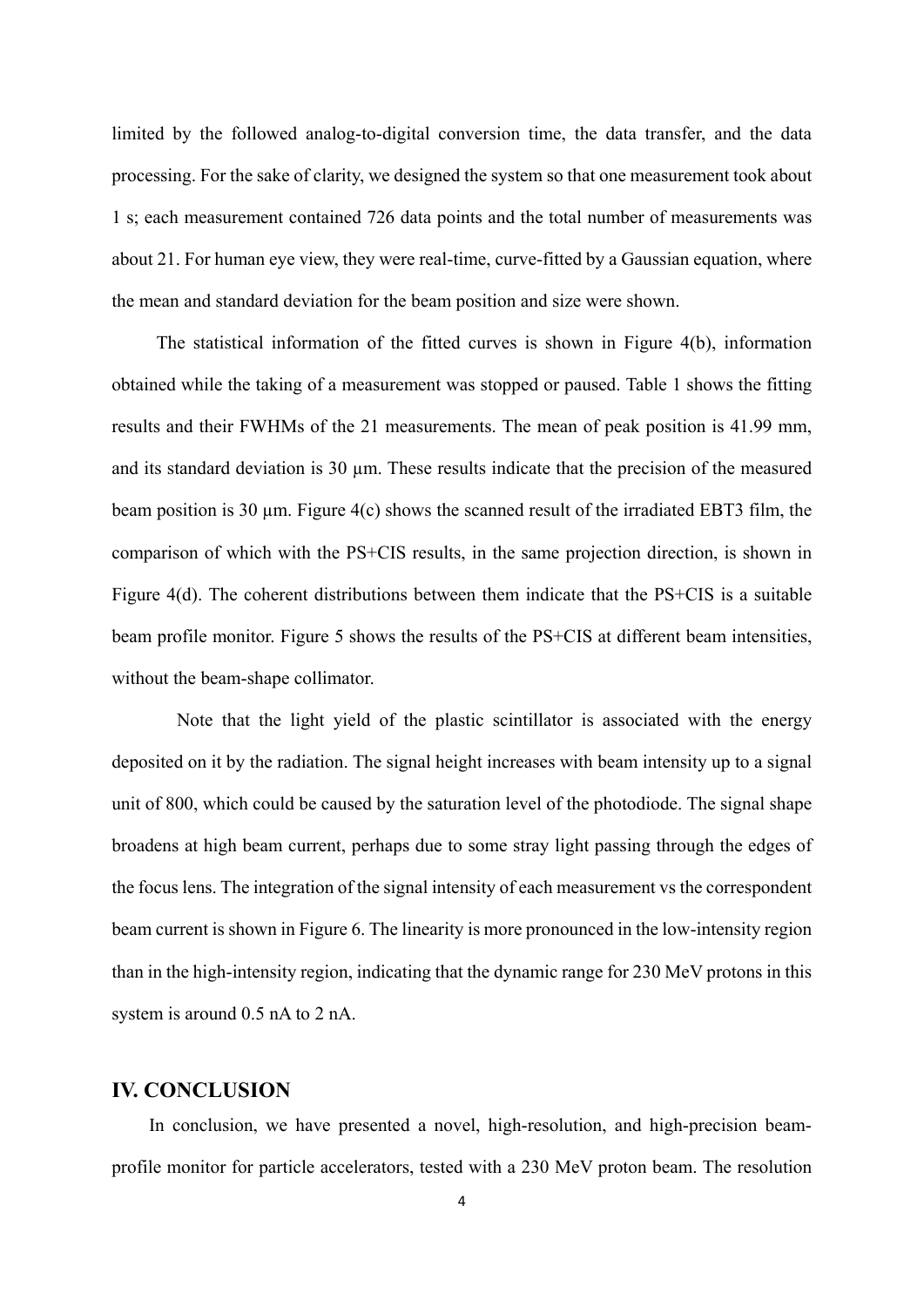of BPM is 254 µm which defined by the 100 dpi CIS sensor we used. And the results shows that the 100 dpi CIS sensor equipped with PS can achieve precision of beam position measurement up to 30  $\mu$ m by 21 measurements, and the precision is significant better than found in traditional ion chamber type detectors. Due to the physical properties of the CIS+PS and their compact size, this beam profile monitor can be inserted into a beam line with limited space, and operated in real time as a beam-parameter monitor for high energy ion beam.

### **ACKNOWLEDGMENTS**

This work was financially supported by Team Union Ltd. We thank the Particle Physics and Beam Delivery Core Laboratory, Institute for Radiological Research, and the Chang Gung University/Chang Gung Memorial Hospital, Linkou, Taoyuan, Taiwan for their support in the experiments. We also thank Dr. Srinivasu Kunuku for his valuable input.

#### **REFERENCE:**

1. R. Mohan and D. Grosshans, Advanced Drug Delivery Reviews **109**, 26‐44 (2017).

2. M. Eichin, O. Actis, M. Grossmann, S. Kvnig, A. Mayor and D. Meer, IEEE Transactions on Nuclear Science, 1‐1 (2019).

3. S. Braccini, R. Cirio, M. Donetti, F. Marchetto, G. Pittà, M. Lavagno and V. La Rosa, Modern Physics Letters A **30** (17), 1540026 (2015).

4. B. Arjomandy, N. Sahoo, X. Ding and M. Gillin, Medical Physics **35** (9), 3889‐3894 (2008).

5. M. Almurayshid, Y. Helo, A. Kacperek, J. Griffiths, J. Hebden and A. Gibson, Journal of Applied Clinical Medical Physics **18** (5), 210‐219 (2017).

6. K. W. Jang, W. J. Yoo, S. H. Shin, D. Shin and B. Lee, Opt. Express **20** (13), 13907‐13914 (2012).

7. T. Saito, K. Suzuki and Y. Suda, *AMORPHOUS SILICON CONTACT IMAGE SENSOR*. (1984).

8. M. Hayama, IEEE Transactions on Electron Devices **37** (5), 1271‐1219 (1990).

9. C. Huet, C. Moignier, J. Fontaine and I. Clairand, Radiation Measurements **71**, 364‐368 (2014).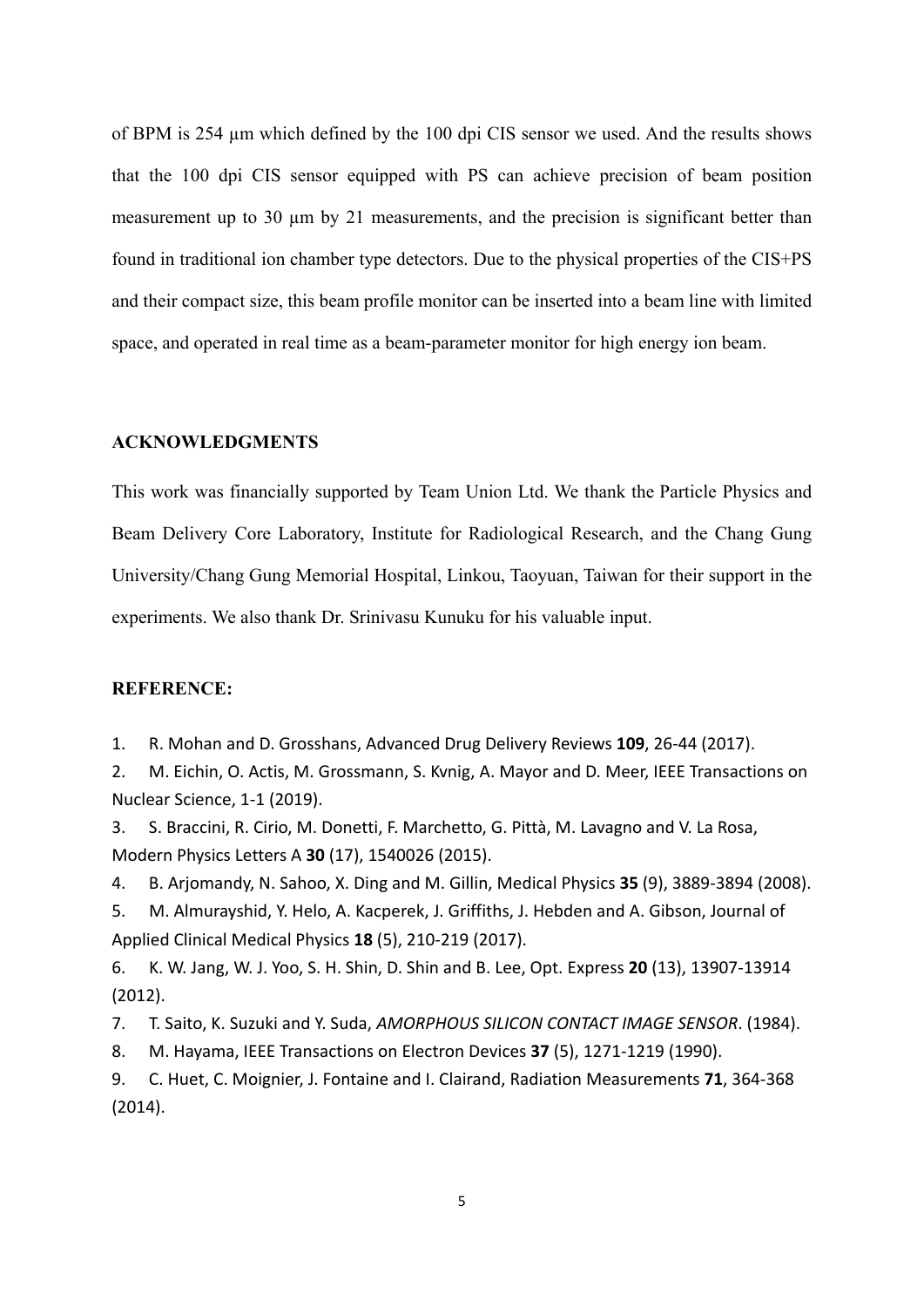| No.            | peak position | <b>FHWM</b> |
|----------------|---------------|-------------|
| $\mathbf 1$    | 42.02         | 13.71       |
| $\overline{2}$ | 41.98         | 13.81       |
| 3              | 42.01         | 13.38       |
| 4              | 42.03         | 13.73       |
| 5              | 41.95         | 13.34       |
| 6              | 42.02         | 13.78       |
| 7              | 41.94         | 12.99       |
| 8              | 42.01         | 13.13       |
| 9              | 42.06         | 13.39       |
| 10             | 42.02         | 13.57       |
| 11             | 42.02         | 13.45       |
| 12             | 41.98         | 13.25       |
| 13             | 41.95         | 13.18       |
| 14             | 42.00         | 13.30       |
| 15             | 41.96         | 13.38       |
| 16             | 42.02         | 13.46       |
| 17             | 41.98         | 13.73       |
| 18             | 42.01         | 13.45       |
| 19             | 41.98         | 13.84       |
| 20             | 41.92         | 13.45       |
| 21             | 42.00         | 13.60       |
| Mean           | 41.99         | 13.47       |
| Std            | 0.03          | 0.24        |

Table 1. The peak positions which were determined by Gaussian fit and their FWHM.

Unit: mm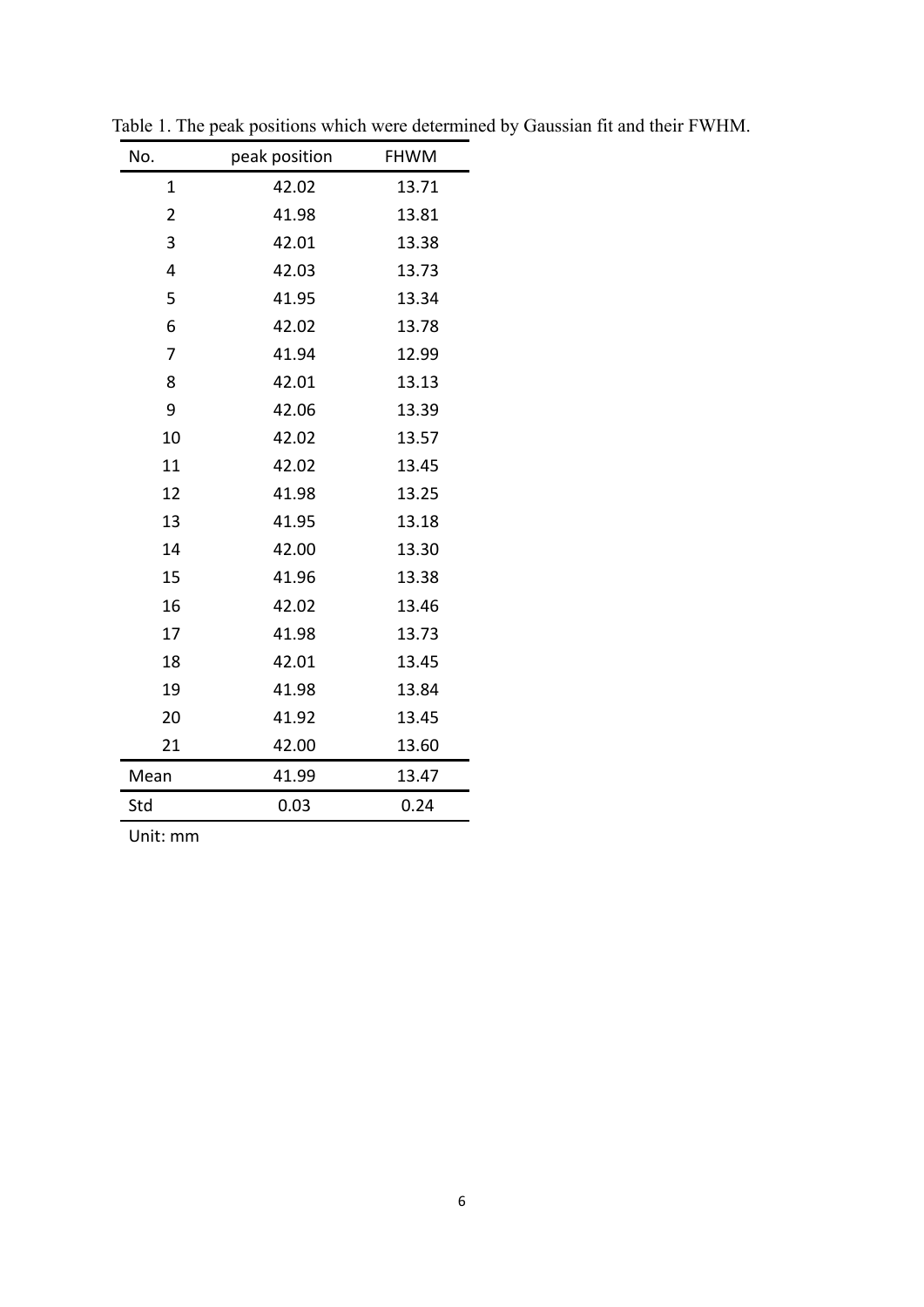

FIG. 1. Layout of proton irradiation experiment room in CGMH: inset shows schematic diagram of the PS+CIS test system.



FIG. 2. The picture of the test configuration of the BPM in the CGMH experimental room.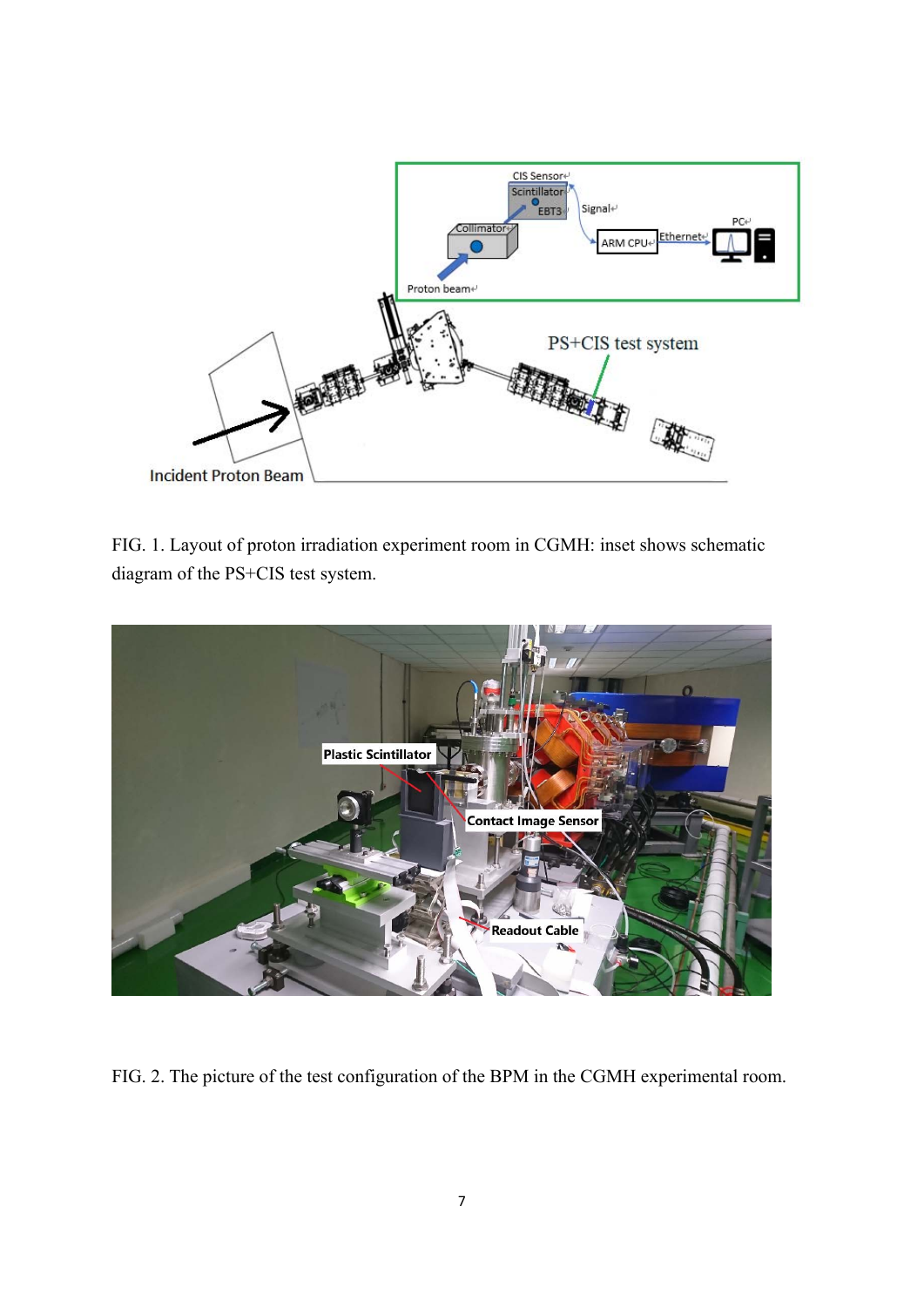

FIG. 3. Background spectrum obtained in a dark box; the threshold level (red line) is set at a value of 80 units.



FIG. 4. Results of 230 MeV, 1 nA proton beam with a 1-cm collimator: (a) raw data of 21 measurements, (b) correspondent Gaussian fitting curves, (c) ETB3 film, (d) comparison between EBT3 and PS+CIS.